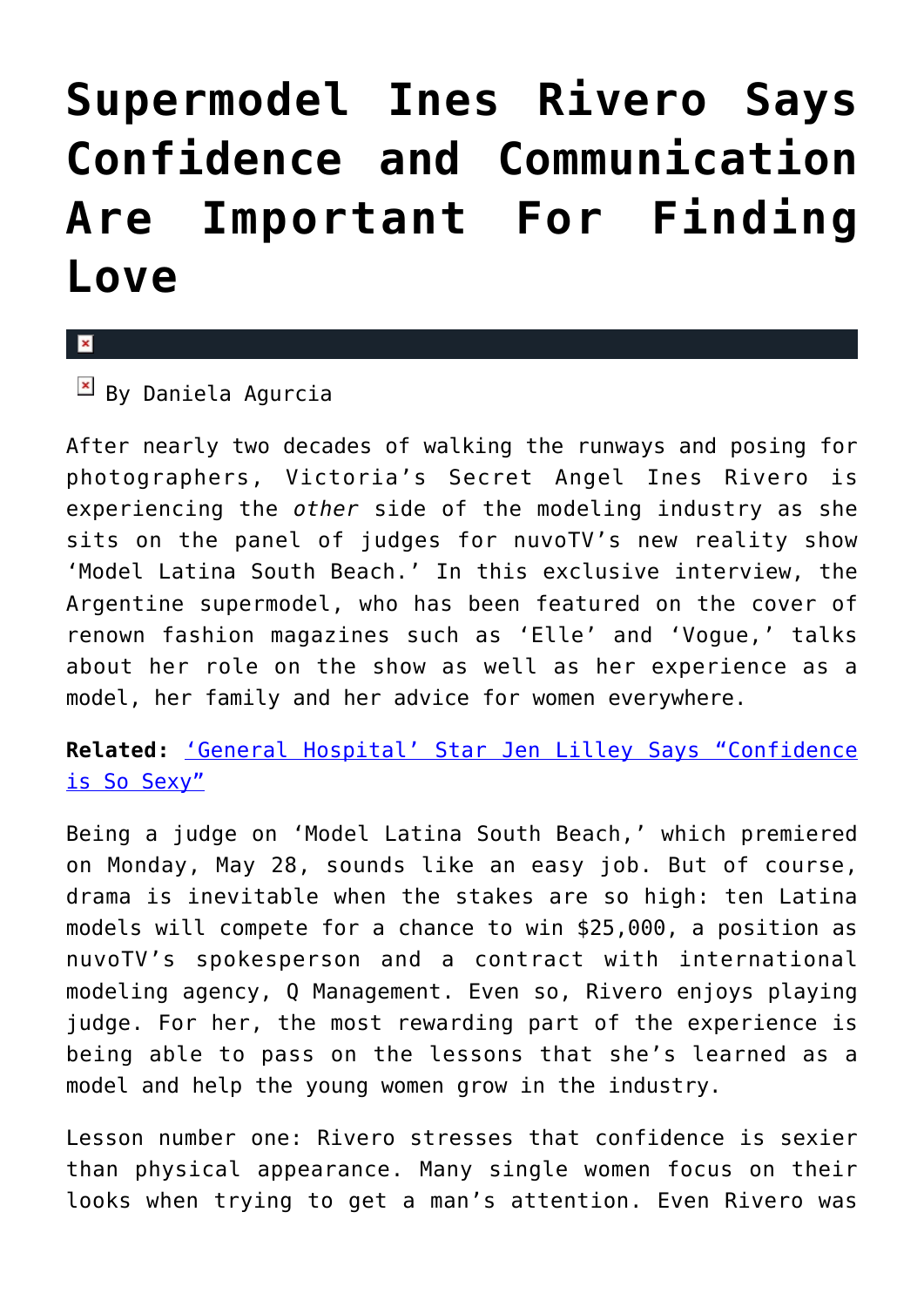guilty of this mistake, telling us, "I used to be worried about all of the little things wrong with my body, but now I don't care what people think."

It looks like Muriel Villera, 21, of Hialeah, Florida, took Rivero's advice to heart. Last night, she was crowned this season's winner. She believes that her personality played as big of a role in her success as her beautiful face and perfect figure, recently saying, "There is nothing more attractive than ambition and confidence." Next stop for this Latina? A move to New York City to use what she learned on the show and focus on her modeling career.

While Muriel hopes to be a positive example for aspiring models, Rivero believes that women get the wrong impression from this industry, often thinking that they need to be as skinny as them or that they need surgery to look a certain way. She argues that men are generally attracted to women who are natural, so instead of trying to cover up, just be confident with you you are. Recognizing the great influence that models have on women everywhere, she says, "I think we can inspire women by being healthy and in shape and showing off our bodies with confidence."

As for finding that self-confidence, Rivero thinks that "finding a balance," both physically and emotionally, is the most important step. She tells us that she's learned to live her life by being optimistic and trying to find the good in all situations. "Confidence comes from having joy inside you, not necessarily by the way you look in the mirror," she shares.

## **Related:** [Why Amazing Confident Women Remain Single](http://cupidspulse.com/why-amazing-confident-women-remain-single-amber-soletti-onspeeddating-guest/)

When asked if husband Jorge Mora is supportive of her career, Rivero says, "Absolutely." Regardless of how demanding and revealing her career may be, he understands her lifestyle – after all, he is a professional singer and relates to being in